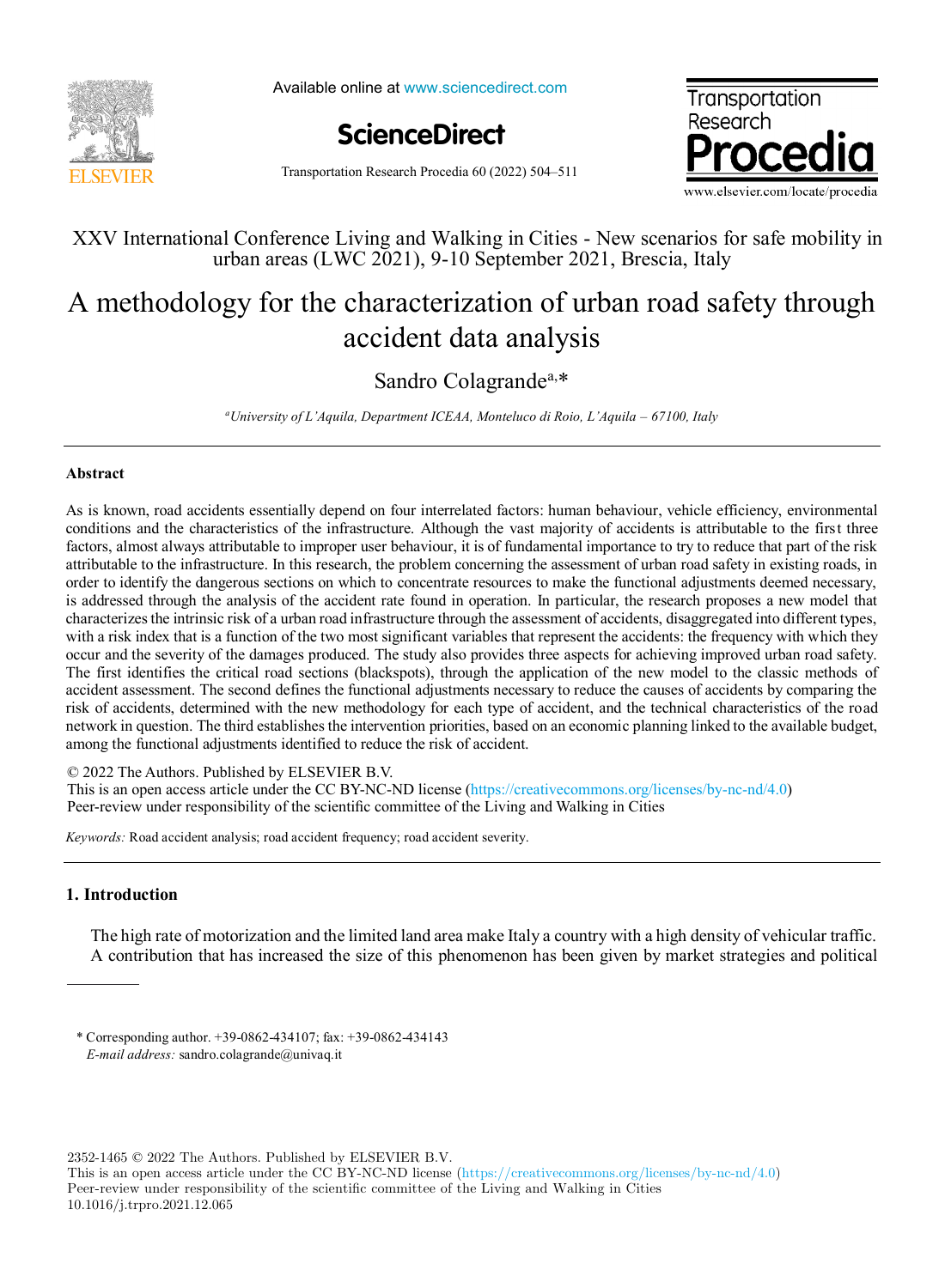plans that have consolidated over time, such as that of focusing mainly on the transport of goods by road.

For these reasons, the efficiency and safety of the road and motorway network is a fundamental condition for the economic and social development of our country.

It is therefore clear that the problem of the safety of vehicular traffic is nowadays one of the most important aspects in the design and, above all, in the management of a road network. In particular, it is important to assess the risk of an accident that the user faces when traveling on a road infrastructure in operation.

If on the one hand, however, there has been an improvement in the standards of vehicles in order to improve their active and passive safety, on the other hand there has not been a correct adjustment of the services offered by the great existing road heritage.

Therefore, the objectives to be pursued to ensure road safety are: the improvement of the operating conditions of vehicular traffic and the reduction, as far as possible, of the conditions of accident risk.

In order to address both of the objectives mentioned, it is necessary to: have data, measure phenomena, evaluate causes, estimate effects, formulate hypotheses on the links and, finally, have suitable tools capable of providing adequate answers.

The occurrence of a road accident is an event that depends on the interaction of numerous causes that can be collected in the following four factors:

- user behavior (attitude, skills, experience, etc.)
- vehicle characteristics (performance, maintenance, etc.)
- road infrastructure (geometry, paving, signage, intensity and type of traffic, etc.)
- environmental conditions (climate, morphology, exposure, etc.).

As is known from statistical estimates conducted on very large samples, about 80% of road accidents are caused by human error (even if European statistics indicate that man is responsible or jointly responsible for accidents in 95% of cases); while those related to the characteristics of the vehicle are very low (about 2%) and the remainder are attributable, instead, to defects in the road infrastructure OCDE (2016), Shankar et al. (2008).

The most common methodologies, for the characterization of road safety, analyze the accident data found in operation. They are intended to identify road defects and anomalies, which lead drivers to drive errors.

The present research is placed in this area with the aim of evaluating, in quantitative terms, such as the geometricfunctional and operational aspects of a road as well as the environmental and climatic ones, together with an in-depth and critical assessment of the accidents detected, can explain the situations with the greatest risk of accidents.

In particular, the report proposes a new method to estimate the intrinsic risk of a road infrastructure, through an assessment of accidents that takes into account their frequency and severity. The purpose is to highlight the events in which the infrastructure was involved in the cause of the harmful accidents.

The ultimate goal is to identify road sections with a high risk of accident on which to intervene with appropriate functional adjustments, to be carried out according to a scale of intervention priorities.

Accident analysis which takes into consideration all the factors involved in the occurrence of an accident are not frequent. This aspect depends above all on the partiality of the data provided by the various sources and on the difficulty of correlating the information obtained with each other.

In Italy, the collection of data concerning accidents is entrusted to ISTAT. This Institute has prepared a form, necessary for the statistical report of road accidents, supplied to all law of traffic Police. The latter are obliged to draw up a report whenever there are injuries and/or deaths in the accident, or when the people involved in the accident request it. The ISTAT model presents information regarding: the type of road, the geometry of the carriageway, the plano-altimetric trend, the state of the pavement, the weather conditions, the type and severity of the accident, the location as well as the time and date on which the accident occurred ISTAT (2016).

In this study, the mechanical reliability of the vehicle has not been investigated as the cause of the accidents because it is difficult to ascertain and above all because each user, aware of the performance of their vehicle, generally assumes an adequate form of driving. In addition, even on human behavior, it should be noted that any situation of maximum risk is in any case uncontrollable, whatever the attention to the design of a road works.

A correct study on the accidentality detected in an existing infrastructure must be conducted on the basis of knowledge of the following aspects concerning type and severity of road accidents:

- Type of accident: frontal collision, side collision, rear-end collision, off-road vehicle, pedestrian hit;
- Severity of the accident: damage to people (all unharmed, dead and injured number).

In addition, with regard to the technical characteristics of a road infrastructure, directly affected by the problems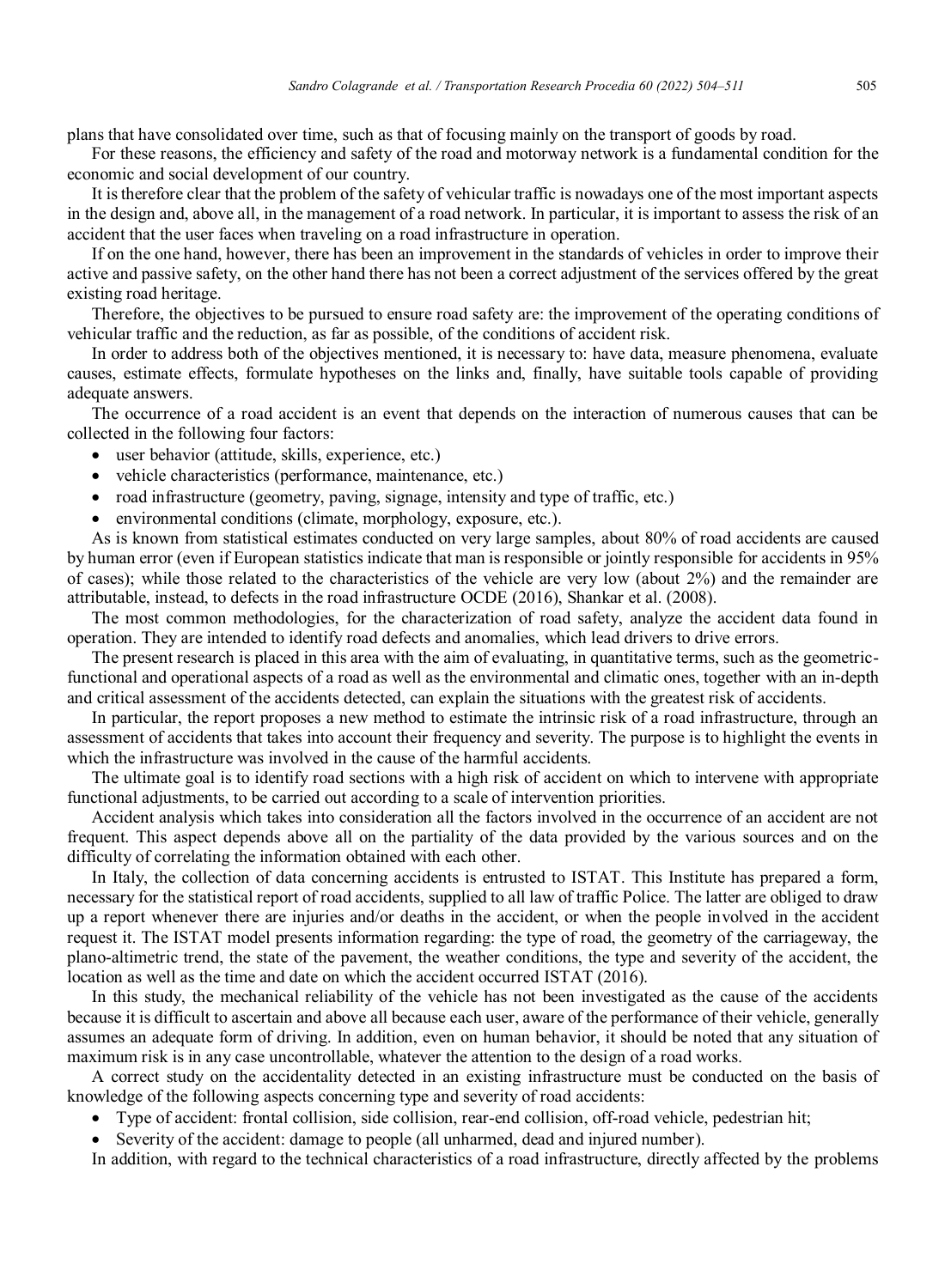relating to accidents, the following aspects should be noted:

- Geometry: road axis, cross section, path losses;
- Pavement: surface regularity, adherence, dry or wet;
- Functional characteristics: conditions at the edges, intersections, signs;
- Circulation: amount of traffic, type of flow, percentage of heavy vehicles;
- Environmental context: landscape, exposure.

Much of this information can be drawn from existing archives or collected in the field Bonera and Maternini (2020), Barabino et al. (2021), Abay et al. (2013).

### **2. The techniques of accidents analysis**

The study of the procedures adopted in the various civilian countries, where road safety has been tackled for some time, highlights that there is no single methodology for assessing accidents, but different criteria are used that make it possible to obtain different degrees of in-depth analysis Castro et al. (2013).

As is well known, road accident analysis techniques generally follow a direct method, when the number of accidents occurring along a road are simply evaluated; or an indirect method, when the number of accidents is assessed on the basis of the amount of traffic that affected the road itself.

The direct method (DM) provides an absolute accident hazard index which represents the degree of accident that can be associated with a road section.

 $DM = (N/yr) / L$ 

Where  $N =$  number of accidents recorded in operation in the time (year); L= length of the reference road section taken as a unit (usually the km or hm).

The techniques mentioned, however, do not take into account the different exposure to risk represented by the traffic flows in the individual sections, a non-negligible condition when comparing different roads.

The indirect method that provides a relative hazard index and defines the Accident Frequency Rate (AFR), usually expressed in terms of the number of accidents in relation to 100 million vehicles per kilometer with respect to the reference section.

 $AFR = (N/yr * 10<sup>8</sup>) / (365 * L * AADT)$ 

Where: N = number of accident recorded in operation in the time (year); AADT = Average Annual Daily Traffic on the reference section;  $L =$  length of the section (homogeneous stretch or km).

The accident indicators, defined above, are usually compared with critical threshold values derived from statistical analyzes conducted on a large number of sampled sites. This way of operating, which is usually a quality control method, allows you to check if the detected accidentality is significantly higher than that calculated for roads with similar characteristics, assuming a Poisson distribution for accidents Ahmed et al. (2011).

#### **3. New model for the assessment of accidents: frequency - severity risk index (FSRI)**

In this research, a new model has been developed capable of synthesizing the two independent variables that characterize the accidents, the frequency of the events and the severity of the damage produced, in a single parameter called frequency-severity risk index Malyshkina and Mannering (2010). This index allows to weigh individual accidents, highlighting the most recurrent and serious ones, in order to carry out an analysis of accidents aimed at defining the risk of accidents along a road. The first fundamental step is to disaggregate the accidents into homogeneous classes on which to apply the developed technique. This allows to determine the risk of an accident for their different types. This aspect is useful for identifying the possible causes that generated them.

## *3.1. Frequency Level*

A type of accident that is repeated in the same place with a high frequency cannot be considered as an isolated and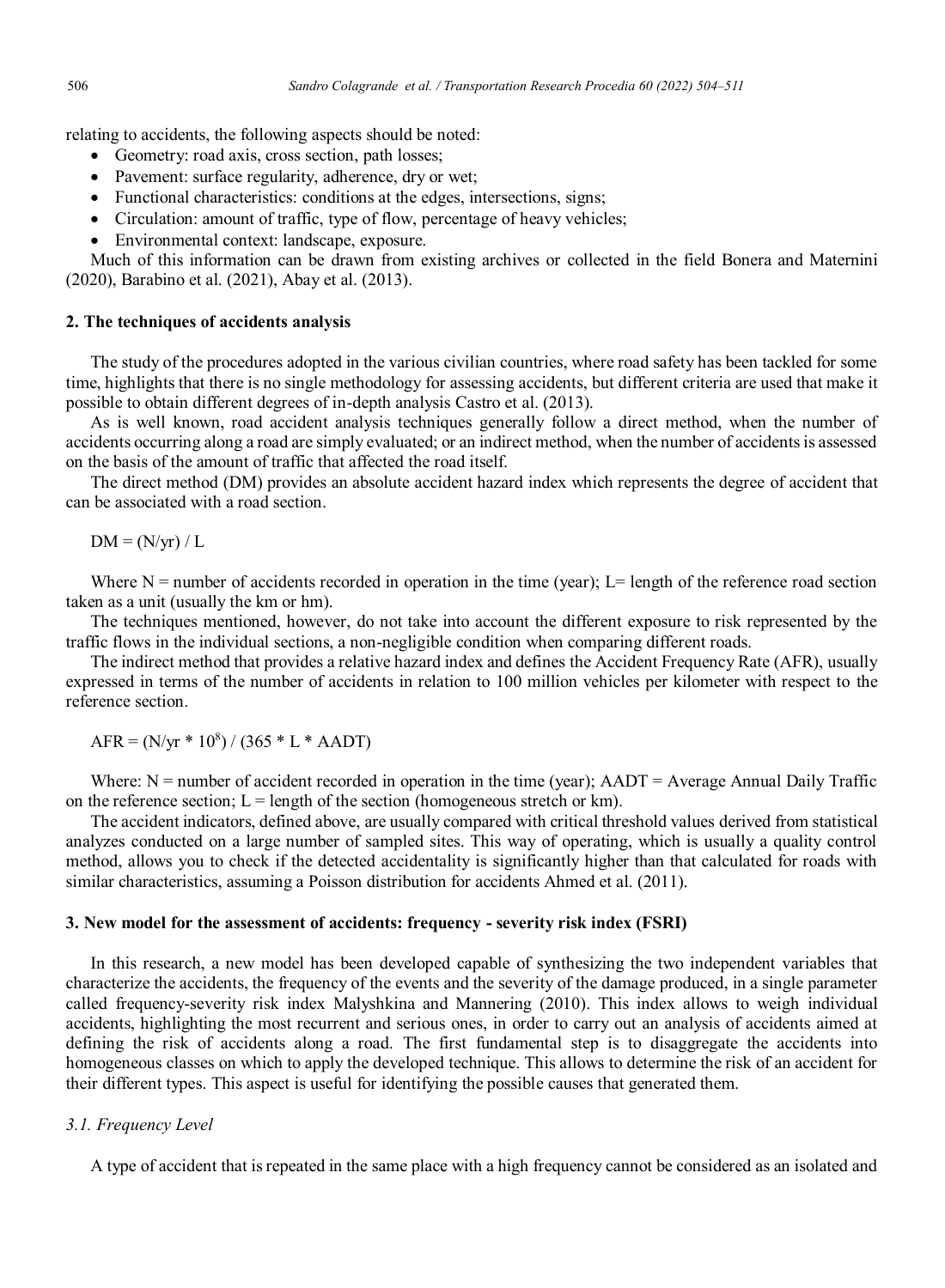/ or fortuitous event, but predictable. Its repeatability can be considered as an indicator that ascertains the existence of a co-participation of the road system in the cause of that type of accident. In fact, when accidents are systematic, it is unlikely that they are only due to the psycho-physical state of the driver or to vehicle defects and breakdowns. They depend from identifiable technical - environmental factors and, therefore, eliminable or that, at least, can be contained.

For these reasons, it is considered appropriate to define the frequency level of accidents as a statistical processing that is able to discern accidental episodes from those potentially induced by the road. This operation takes place by comparing the number of accidents found, disaggregated into different types, with calculated reference thresholds.

Taking into consideration a generic type of accident (the j-th) and dividing the road into n reference sections, the average accident value  $X_i$  is defined as the ratio between the sum of all accidents of the j-th type and the total number of sections in which they were found.

With reference to the average value of accidents, three levels of frequency have been hypothesized on the basis of various applications and bibliographic investigations Xie et al. (2014), described in Table 1. Nij indicates the number of accidents of the j-th typology, which occurred in the i-th reference section, and with Xj the previously defined average. It should be noted that if the number of accidents, verified in a road section, exceeds the respective average value Xj by 50%, a systematic nature is recognized in the dynamics of that type of accident to be sought, as a cause, in the technical characteristics of the road infrastructure. On the contrary, if Nij does not reach 50% of Xj it means that there is no correlation between the accident and the infrastructure and it is an occasional event.

In conclusion, the level of frequency, assessed on the basis of the accidents recorded in operation, can be considered inversely proportional to the level of efficiency of a road infrastructure Lord and Mannering (2010).

| Frequency level | Description                        | $Nij=n$ . accident $Xj=$ Average |  |
|-----------------|------------------------------------|----------------------------------|--|
| Frequent        | The accident happens frequently    | $Nij > 1.5 * Xi$                 |  |
| Possible        | The accident is possible to happen | $0.5 * X_i <$ Nij < 1.5 * Xi     |  |
| Occasional      | The accident happens occasionally  | $Nii < 0.50 * Xi$                |  |

Table 1. Frequency level classification of road accidents.

#### *3.2. Severity Level*

In this study, the assessment of the severity of an accident is based on the estimation of the severity of the consequences produced to the persons involved in the accident (neglecting damage to vehicles). This, in fact, is the only reliable information that can be extrapolated from the accident data (all unharmed, number of injuries and deaths).

In this regard, the level of severity reached by the single accident was defined by identifying four levels (Table 2) on the basis of the indications obtained from the traffic Police reports, which take into account the number of vehicles involved in the accident and the damage caused to people Zoi et al. (2010).

In Table 2 we distinguish cases that could seem analogous only in appearance. For example, the 2<sup>nd</sup> level characterizes an accident involving only one vehicle, while in the  $3<sup>rd</sup>$  level, with equal injuries, more vehicles are involved. A single vehicle, with injuries, defines a marginal situation because the risks fall on a single subject. Several vehicles involved highlight a gravity caused by the infrastructure that causes critical and catastrophic damage.

In the 3<sup>rd</sup> level, the same severity was assigned for both a fatal accident, which occurred on a single vehicle, and for an accident with injuries on multiple vehicles. In this case, therefore, it has been assumed that the two situations produce comparable amounts of damage Ye and Lord (2014), Kim et al. (2013).

Table 2. Severity level classification of road accidents.

| Severity level | Description                                         |
|----------------|-----------------------------------------------------|
| Insignificant  | Without consequences for people                     |
| Marginal       | Injuries to one vehicle only                        |
| Critic         | Died in one vehicle or injured in multiple vehicles |
| Catastrophic   | Deaths and injuries on multiple vehicles            |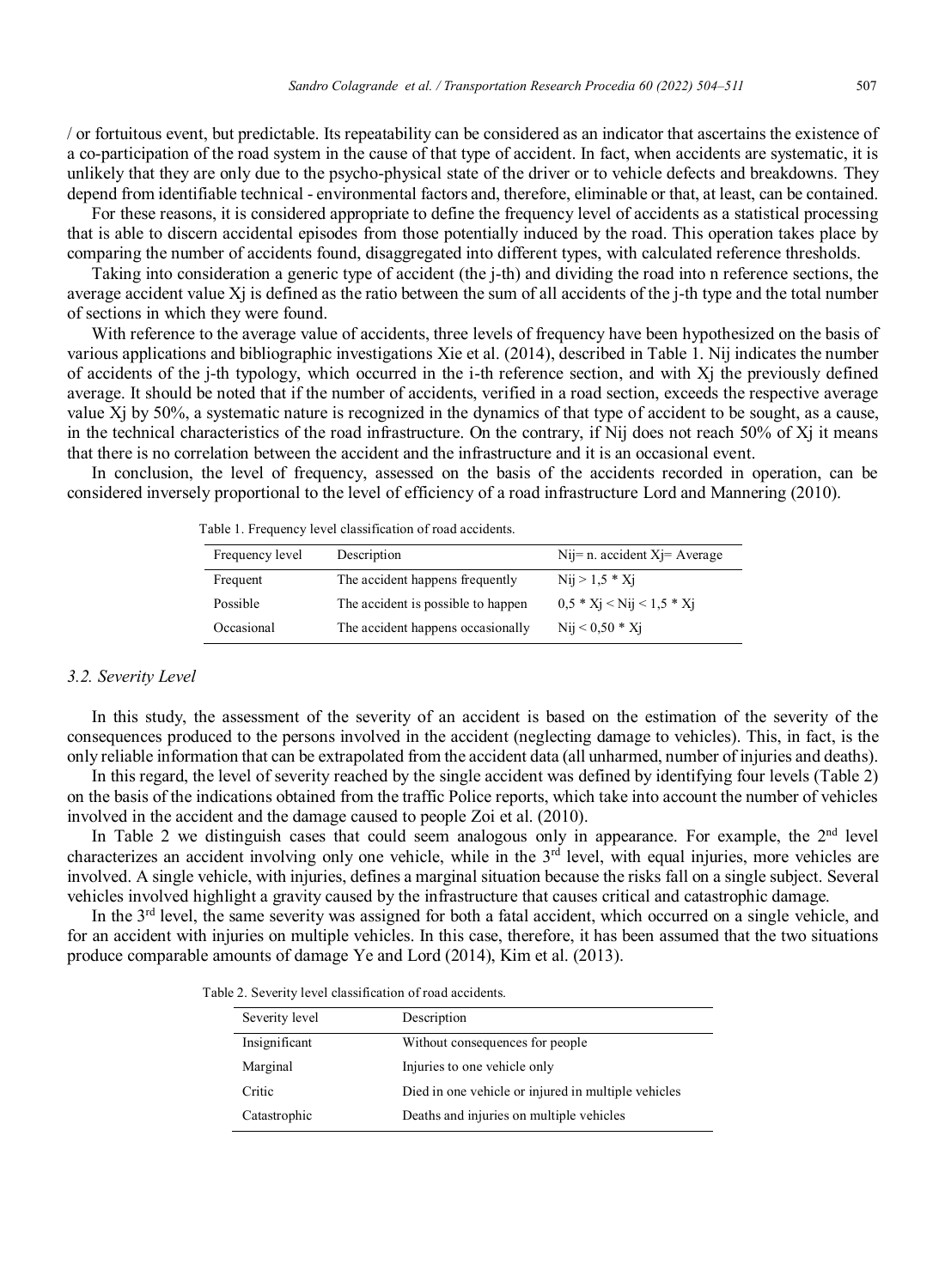## *3.3. Frequency-Severity Risk Index*

It should be noted that the frequency and severity are independent variables and that both contain information on the risk of an accident. It is known that risk can be defined as the product of frequency and severity ( $R = F \times S$ ), for this reason a synthetic index was introduced that takes into account the combination of the two independent variables: the Frequency-Severity Risk Index (FSRI). This index is defined as a risk index because if applied (multiplied) to the generic accident Nij, the latter is weighted on the basis of the meaning of the two variables which are the frequency, with which that type of accident repeats itself, and the severity of the damage produced.

Accidents that are very frequent and very serious will have a higher FSRI index, the opposite for occasional ones with little consequences for people. The various combinations of frequency and severity levels were assigned indices (Table 3) capable of classifying the risk associated with each generic accident Zou et al. (2014).

The coefficients (or risk indices) have been calibrated both on the basis of the economic damage, produced by each category of accident, and taking into account the frequency of accidents (most likely caused by defects in the infrastructure and, therefore, potentially eliminable). It should be noted that an accident with fatal consequences, into a section with a high frequency of accidents, is rated 32 higher than one without consequences for users, which can be considered fortuitous. The first is referred to as a unit weight accident.

The FSRI, for what has been said, can be considered as a parameter capable of summarizing the variables that characterize an accident caused by deficiencies in the infrastructure in a single coefficient.

The model described does not define a rigid proposal but can be adapted to different circumstances or to different needs and assumptions.

|                 |               | Severity level |        |              |  |  |
|-----------------|---------------|----------------|--------|--------------|--|--|
| Frequency level | Insignificant | Marginal       | Critic | Catastrophic |  |  |
| Frequent        | 1/8           | 1/4            | 1/2    |              |  |  |
| Possible        | 1/16          | 1/8            | 1/4    | 1/2          |  |  |
| Occasional      | 1/32          | 1/16           | 1/8    | 1/4          |  |  |

Table 3. Risk classification matrix for determining the FSRI index.

#### **4. Quantitative analysis of accidents weighed with the risk index: application to direct and indirect methods**

The purpose of this paragraph is to apply accidents weighed with the risk index (FSRI) to the two classic methods of accident assessment (direct and indirect).

The direct method of analysis is applied in the case of road sections: of limited length, subject to the same atmospheric and environmental conditions, used by vehicles of constant average composition and affected by homogeneous daily traffic volumes. The reference unit for this type of method is generally that of km or hm.

In this case, in the direct method, accidents are weighted with the risk index frequency – severity inferred on the basis of the level of frequency and the level of severity. We call NWj the number of accident of the j-th typology weighted with RIFS.

The accident analysis applied separately to the different types of accidents makes it possible to identify the most frequent and serious type from the comparison of NWj values. This is useful to define possible defects in the road system. The total number of accident weighted (NW), on the other hand, represents a global indicator that defines the road sections at the greatest risk of accidents. The reliability of the application obviously depends on the size of the reference sample. The complete parameter is DMW (Direct Method Weighted using NW in the formula).

As already seen, the indirect method of analysis allows you to study the relative danger of a road. It relates the annual number of accidents with the Average Annual Daily Traffic AADT and with the length of the road section (homogeneous both from the point of view of technical characteristics and traffic).

The unit of reference for this type of method is that of the homogeneous stretch or kilometer.

In this case, in the indirect method, the accident frequency rate (AFR) is determined by assigning to the number of accidents N the frequency – severity risk index which is a function of the level of frequency and the level of severity of each accident. We call AFRWj the number of AFR accident of the j-th typology weighted with RIFS index.

The accident analysis applied to the different types of accidents allows to identify, by comparing the AFRWj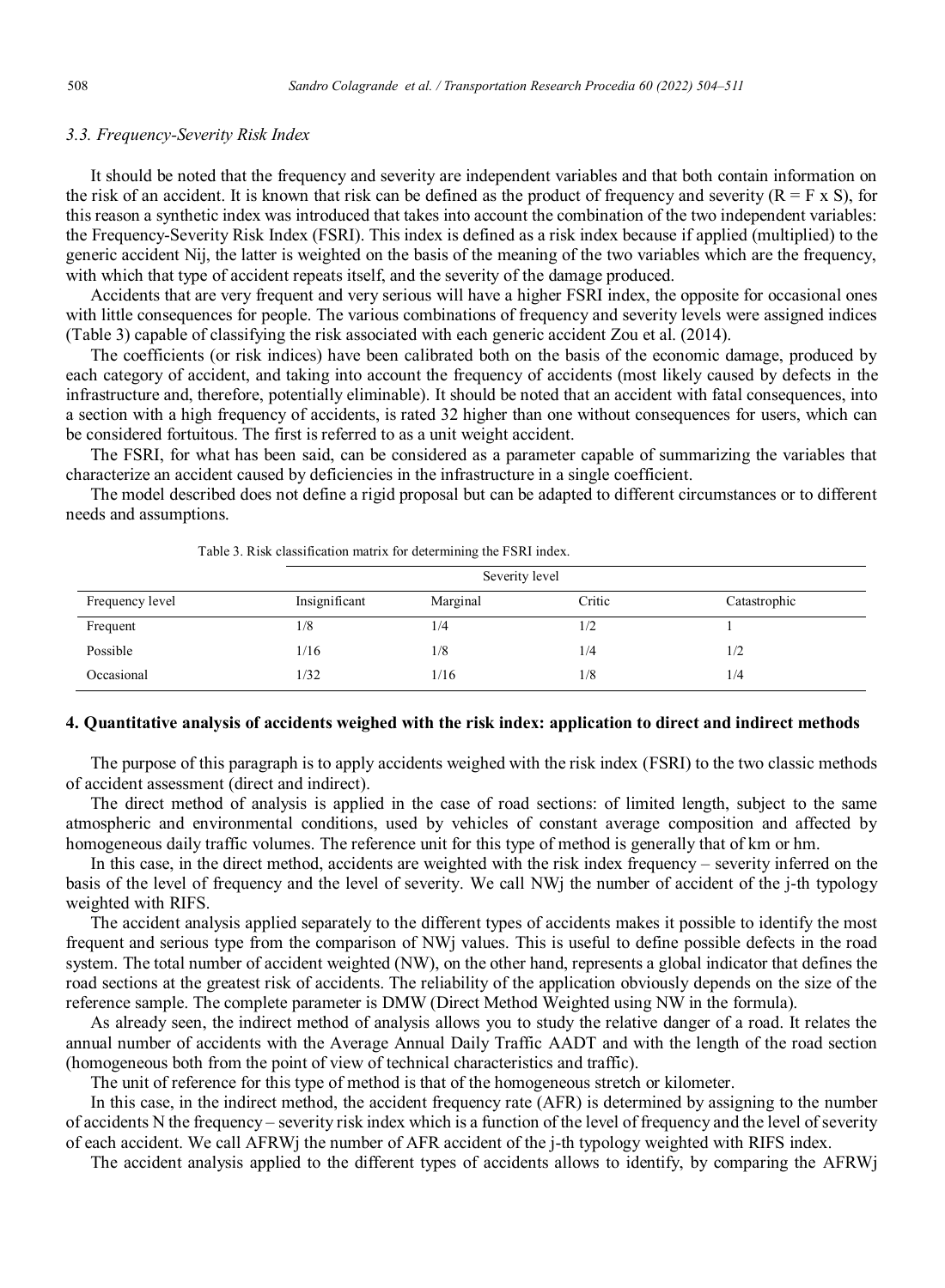values, the most frequent and serious category to which the possible defects of the road system are associated.

The total number of AFRW, on the other hand, represents a global indicator that defines the road sections at greatest risk of accident.

The reliability of the application requires extremely precise data regarding the road category, the extent of the length considered, the number of accidents occurred (in a given period) and the relative source of origin. Obviously, it is desirable that the average reference values, with respect to which the frequency levels are defined, are deducted, for the individual categories of accidents, from the average of the rates assessed at a regional or national level on homogeneous infrastructures. This is in order to have a more reliable and generalized response.

### **5. The localization of blackspots through the application of the FSRI model**

The purpose of any modernization project of an existing road infrastructure is to identify entire areas, narrow stretches or particular sections in which a large number of accidents have occurred or have increased over time.

The contribution given by the methodology developed in this study, and described in the previous paragraphs, is to enhance the situations in which a systematic repetition of serious accidents occurs.

This procedure is of general validity and can be applied, as already seen, both to the indirect method, which is aimed at identifying black areas or stretches, and to the direct method, which, instead, is used for the identification of black sections. This aspect, together with an in-depth analysis of the technical characteristics of the road infrastructure aimed at the type of accident at greatest risk of accident, is a valid support for the identification of any defects in the infrastructure. This allows to define the functional adjustments necessary to obtain the improvement of road safety.

The identification of blackspots (points with high accident rates) is then resolved with a subsequent steps analysis adopting the new accident risk assessment methodology in its various forms of application (indirect method, direct method).

Using the terminology of the OECD Committee for Road Research Flahaut et al. (2003), the first step identifies the black areas, ie entire areas of the route, characterized by homogeneous traffic and geometric characteristics, in which they occurred accidents with high frequency and serious consequences.

Within the black areas, with the second step, the black stretchs emerge, that is to say the kilometers with the greatest risk of systematic accidents with harmful consequences for users.

The third step locates, within the black stretchs, the black section (or even critical points or blackspots), i.e. the hectometers, with particular situations or certain characteristics of the infrastructure, to which the causes of accident are attributed.

However, it should be noted that for a correct assessment of the critical point identified, it is also necessary to examine the road sections that precede it because the causes of an accident always arise before the point of impact.

#### **6. Identifying of the functional adjustments**

The localization of accidents is a fundamental step in the study of road safety problems. However, it is not sufficient to define the causes of accidents, attributable to the infrastructure, and to determine the functional adjustments interventions necessary to reduce the risk of accident.

For the identification of potential road defects, it is useful to correlate information on accidents with the technical and functional characteristics of the infrastructure. This aspect has the purpose of defining the objective factors, that is intrinsic to the road and not related to the driver.

The examination of the types of accidents at greater risk and the evaluation of the maneuvers, trajectories and types of collisions associated with the same types of accidents, are important to define, in light of the technical characteristics of the infrastructure and any geometric-functional anomalies detected, the necessary interventions to eliminate potential defects in the road system.

More precisely, in this study it is proposed that the definition of functional adjustments derives from the comparison between the characteristics of the road system (evaluated through the analysis of the infrastructure, traffic and environment) and the risk of accidents assessed through the weighed accident rate with the FSRI risk index.

It is important to note that it has been observed that improvement interventions, carried out in the road sections classified as dangerous, can lead to an increase in accidents in adjacent sites and a significant reduction in the perception of risk by the user (favoring driving behavior less cautious).

The phenomenon, which takes the name of accident migration, must in any case be considered in the overall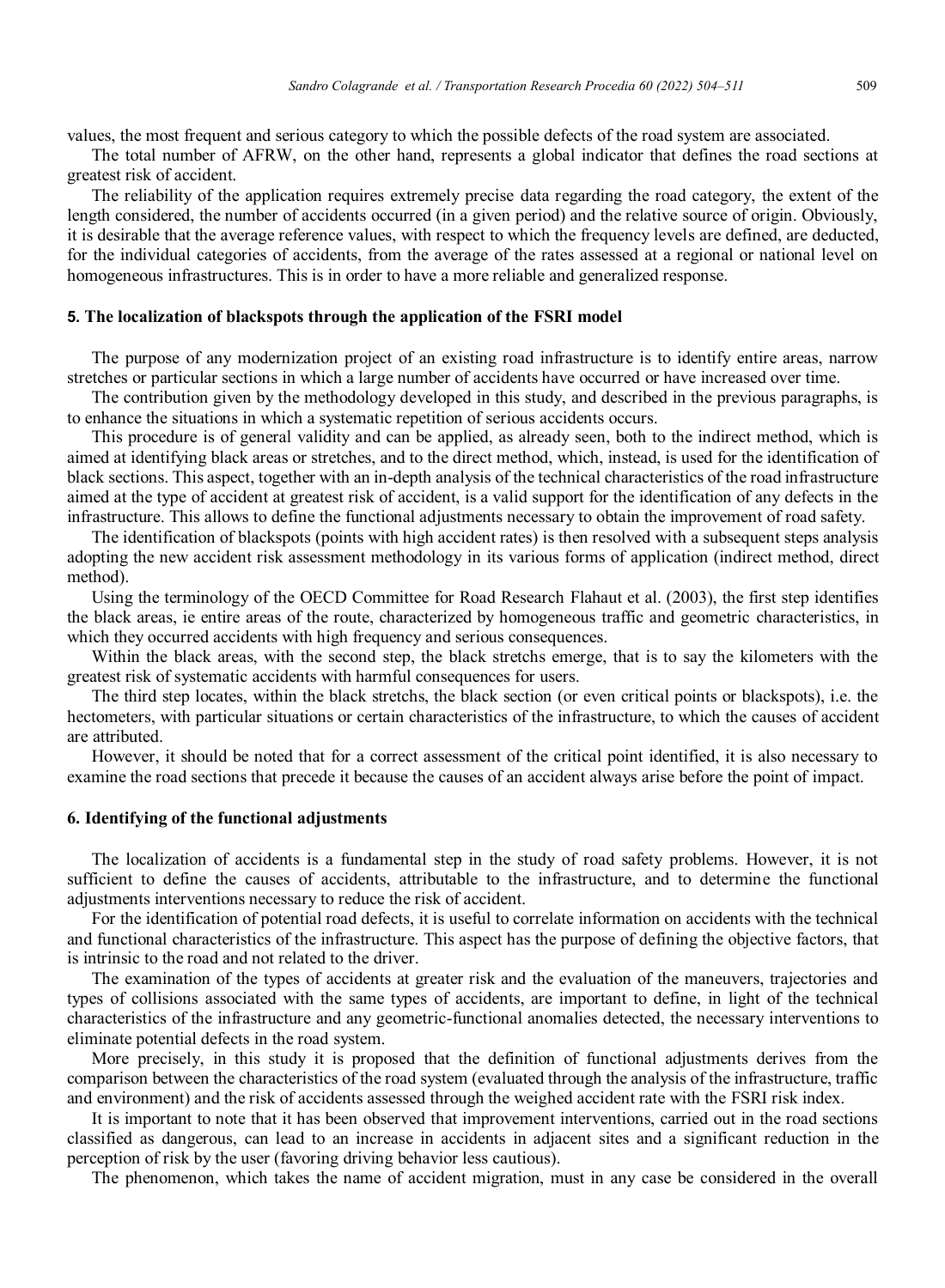assessment of the effects produced by the proposed countermeasures. For this reason, the decisive intervention should not be thought of only in correspondence with the individual critical points (blackspots) identified, but must be implemented, in due form, taking into account the entire road section in question. More precisely, it is essential to analyze the geometric and functional characteristics of the road as a whole, not limiting itself to examining the individual specific negative characteristics.

Please note that there are various techniques in the literature for identifying the causes of accidents such as the Fuzzy analysis Barua et al. (2016a) or the methodology of Artificial Neural Networks Barua et al. (2016b). These techniques make it possible to relate the different roles that each variable, concerned and involved in the accidents, assumes in the causes of the accidents themselves.

# **7. Determination of intervention priorities**

The choice of functional adjustment, for the improvement of road safety, must be dictated, as in any other field, by a compromise between the efficiency and economy of an intervention Eluru and Bhat (2007).

To take these aspects into account, the Intervention Priority Index (IPI) was introduced as follows:

 $IPI = NWii / CI$ 

where is it:

NWij = number of accidents weighed with the FSRI risk index, recorded in the i-th critical point and belonging to the j-th type of accident.

 $CI = Cost of the functional adjustment intervention.$ 

It is defined as the ratio between the number of NWij accidents and the cost of the intervention (CI - expressed in euro) which is assumed to be capable to eliminate the causes that caused the accidents in question.

The value of NWij can contain accidents of different types if the causes that produced them are removed with the same functional adjustment intervention.

The IPI index allows you to compare different intervention proposals and allows you to choose the one that combines high effectiveness with minimal cost. The higher the IPI, the better the solution proposed.

The definition of a functional adjustment, for one or more types of accident, is based on the exact discovery of the causes that produced the accidents and on the identification of intervention solutions capable of eliminating the deficiencies present in the infrastructure in question.

In the calculation of the IPI it is assumed that the adjustments are actually suitable for solving the problems of accidents in the involved sites, hypotheses that only future monitoring can validate Cameron and Trivedi (1986).

#### **Conclusion**

In this paper, the problem of road safety has been addressed by analyzing the accident data recorded in operation. To assess the intrinsic risk present in a road infrastructure, a methodology was proposed that allows you to weigh accidents by attributing, to each, a Frequency-Severity Risk Index (FSRI). This index is defined on the basis of the frequency with which accidents are found and the severity of the damage resulting from them.

The developed methodology, if applied to the classic methods of accident analysis (direct and indirect method), allows to locate the critical points characterized by a repetitive and harmful accident. It also allows you to determine the priority of intervention through a cascade investigation performed on homogeneous sections, kilometers and hectometers. This allows the identification of black areas, black stretchs and black sections respectively.

The application of the methodology, to the individual types of accident, is of support for the determination of the functional adjustments necessary to remove the causes of accidents and for the definition of the most suitable interventions, according to a scale of priorities, according to the technical characteristics of the road network in question.